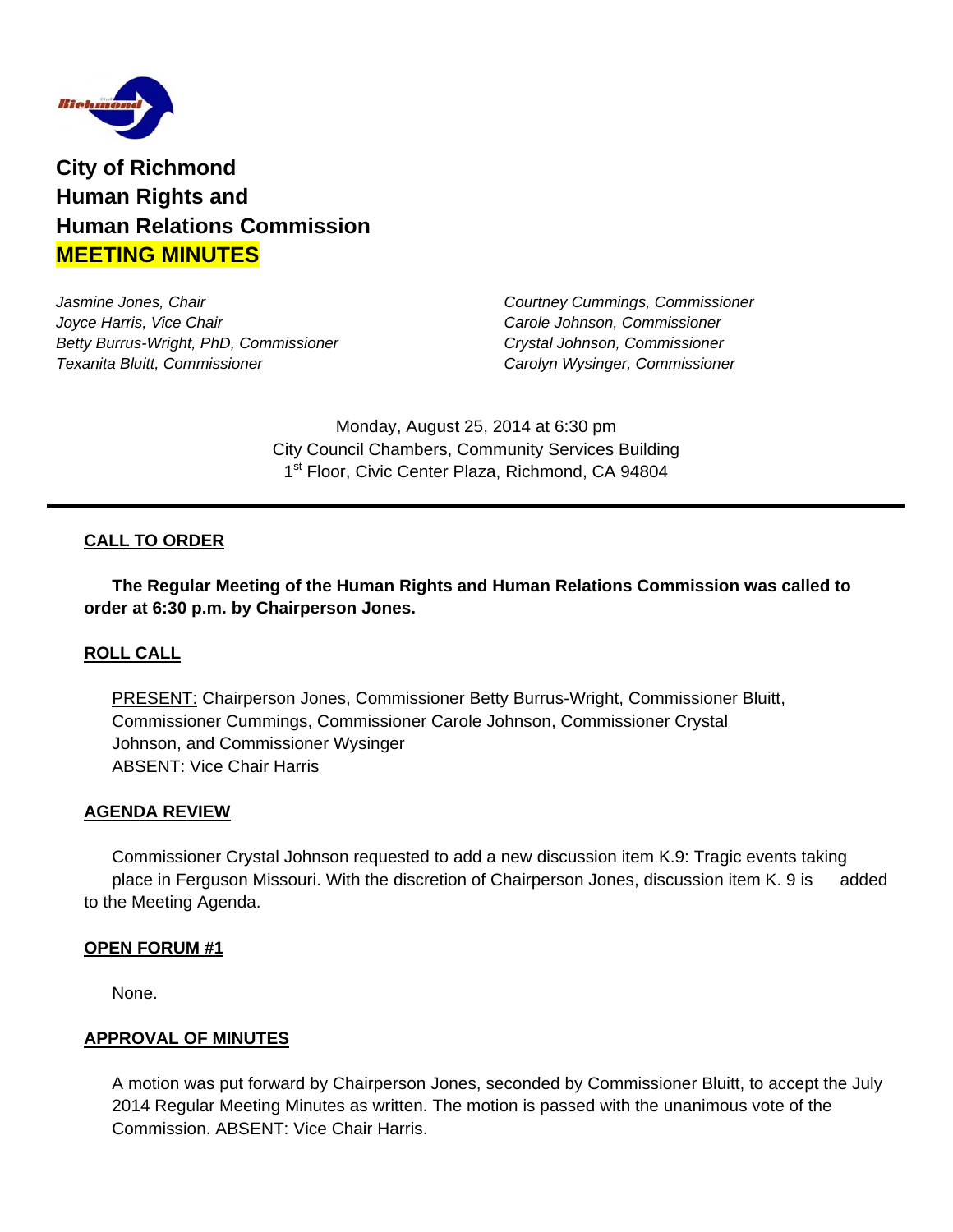# **CITY COUNCIL LIAISON REPORT**

Council Liaison Vice-Mayor Beckles was not present.

# **COMMISSIONERS' REPORTS**

 Commissioner Wysinger reported about the tragic events unfolding in Ferguson, Missouri and conveyed her condolences to Michael Brown's family.

 Commissioner Cummings stated that too many innocent lives are threatened and taken by violence. She offered prayers to the families who are mourning for their lost ones. Commissioner Cummings attended an event where a Polynesian dance group of Kennedy High School performed their cultural dance, which was the highlight of the event.

 Commissioner Burrus-Wright has been looking to find a fiscal sponsor for the Commission. She has been in communication with Richmond PAL. The Education Committee is now working with its school partners to prepare for the upcoming annual educational program, "Artistically Write and Speaker Aloud."

 Commissioner Carole Johnson participated in the Walk to End Violence initiative, one of the key programs of the Richmond Ceasefire group.

 Commissioner Bluitt reported that she became a writer coach for Kennedy High School. She has previously volunteered as a writer coach with middle and high school students. Commissioner Bluitt also reported that she's been informing the community about the ongoing situation with Doctors Medical Center. She will be attending the upcoming DMC federal hearing on Wednesday, August 27, 2014.

### **CHAIR'S REPORT**

Chairperson Jones reported that there is a regional meeting of Human Rights/Human Relations Commission on September 29 by hosted the Marin County Human Rights Commission. She invited the Commissioners to attend the upcoming regional conference. Chairperson Jones also conveyed her prayers and thoughts to residents of Ferguson and victims of police violence and brutality.

### **STAFF REPORTS**

 Mr. Jenkins invited the Commissioners to watch "When the Game Stands Tall," a movie about the record-setting 151- game high school football winning streak by De La Salle High School and their star player from Richmond. Mr. Jenkins also reported that this year remarks the 50<sup>th</sup> Anniversary of the Freedom Summer. Thirdly, he indicated that the Ferguson police force lacks diversity and stressed the importance of government agencies reflecting their community demographics in their hiring processes.

### **DISCUSSION ITEMS**

**K.1 DISRUPTIONS DURING RICHMOND CITY COUNCIL MEETINGS (10 MINUTES)**  DISCUSS AND MAKE FURTHER RECOMMENDATIONS *Chairperson Jones*  Chairperson Jones framed the item and reported that the Chair of the San Francisco Human Rights Commission expressed interest in working together to address this concern.

The following members of the public requested to speak on this item: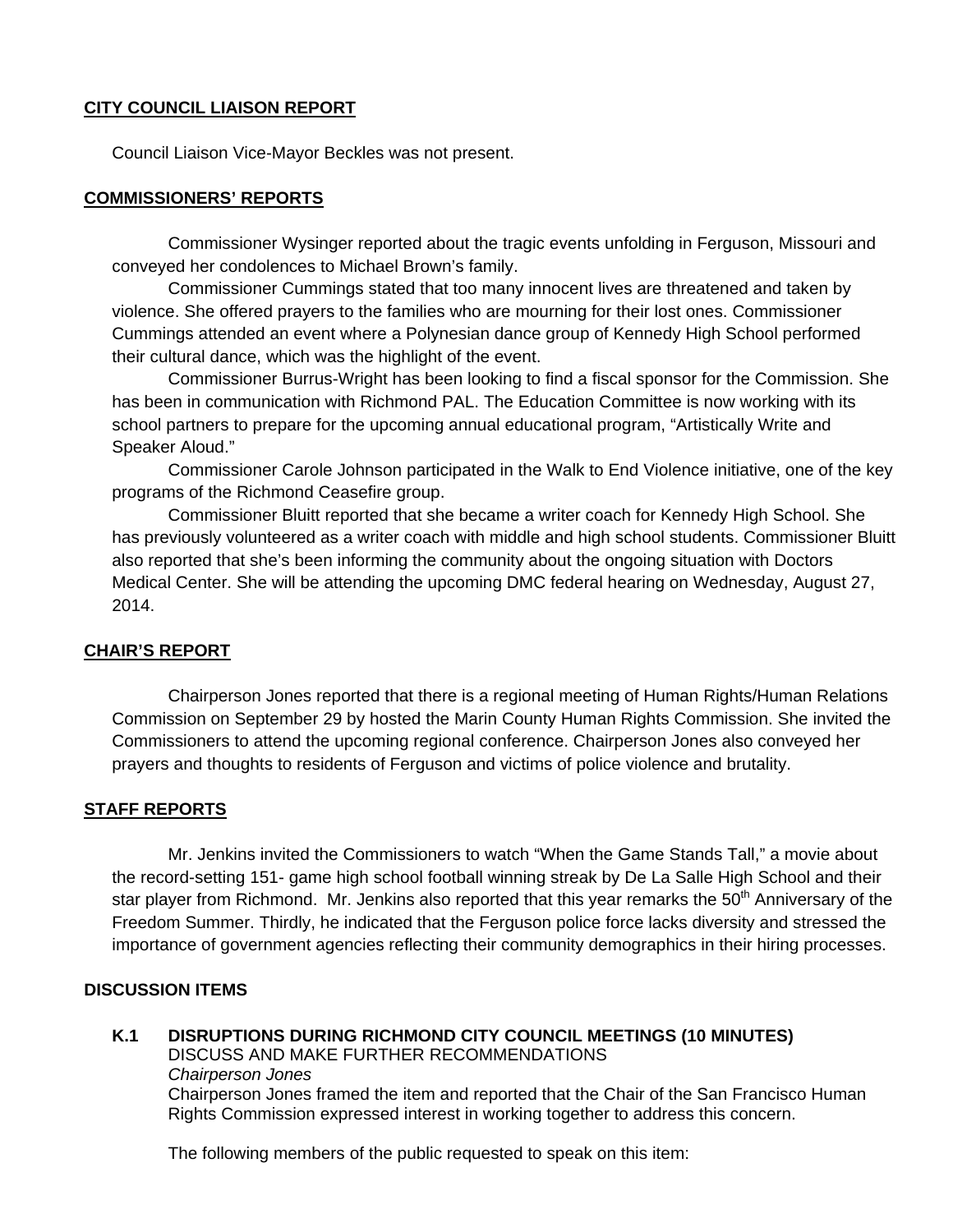Cordell Hindler, Rosa Parks, and Charles Ramsey condemned incidents and disruptions during Richmond City Council meetings and requested the HRHRC to further investigate this matter.

Ben Barr, Executive Director at Rainbow Center of Contra Costa County in Concord concerned with the discourse and behavior of the Council. He further expressed that he would like to be part of the ad hoc committee to work on this item.

After discussion, the following next steps were agreed upon by the HRHRC: - Chairperson Jones has agreed to outreach to the San Francisco Human Rights Commission for a possible collaboration. And the following members of the Commission were appointed by the Chairperson to bring recommendations to the next regular meeting: | Commissioner Crystal Johnson, Emergency Concern (Lead)

Members: Commissioner Wysinger (of Culture of Peace), Commissioner Carole Johnson (of Culture of Peace) and Commissioner Cummings (of Health Welfare).

A motion was made by Commissioner Burrus-Wright, seconded by Chairperson Jones, to establish the above working group on this item and to produce specific recommendations to the HRHRC. The motion was passed by the unanimous vote of the Commission. **Ayes:** Chairperson Jones, Commissioner Betty Burrus-Wright, Commissioner Bluitt, Commissioner Cummings, Commissioner Carole Johnson, Commissioner Crystal Johnson, and Commissioner Wysinger. **Noes:** None. **ABSENT**: Vice Chair Harris.

# **K.2 HRHRC CALENDAR 2014 – 2015 (10 MINUTES)**

## PRIORITIZE COMMUNITY EVENTS AND APPOVE THE CALENDAR  *Chairperson Jones, and Commissioner Burrus-Wright*

Chairperson Jones requested Commissioner Burrus-Wright to frame the item. Commissioner Burrus-Wright reported that the Commission is taking part in LEAP's 30<sup>th</sup> Anniversary taking place on September 21<sup>st</sup>. Commissioner Wysinger, Commissioner Cummings and Commissioner Burrus-Wright are tabling from  $12:30 - 4$  pm on the day of the event.

 In addition, Commissioner Burrus-Wright reported that she is in communication with school administrators in regards to the Annual Artistically Write and Speak Aloud Program.

 Plans for the second HRHRC Retreat is scheduled to be discussed at the September Regular Meeting.

# **K.3 ABOLISHMENT OF THE COUNTY HUMAN RELATIONS COMMISSION (10 MINUTES)**

DISCUSS AND MAKE RECOMMENDATIONS

 *Commissioner Burrus-Wright*

Commissioner Burrus-Wright asked the Commissioners to refer to the attached materials on the closure of the County Human Relations Commission. No further action is considered by the HRHRC.

# **K.4 PROPOSOL TO "DOWNSIZE" DOCTORS MEDICAL CENTER (10 MINUTES)**

HEAR UPDATE AND DISCUSS FURTHER ACTION

 *Commissioner Carole Johnson* 

Commissioner Carole Johnson invited the Commissioners and the public to the upcoming court hearing on DMC's closure on Wednesday, August 27 in San Francisco. Commissioners Bluitt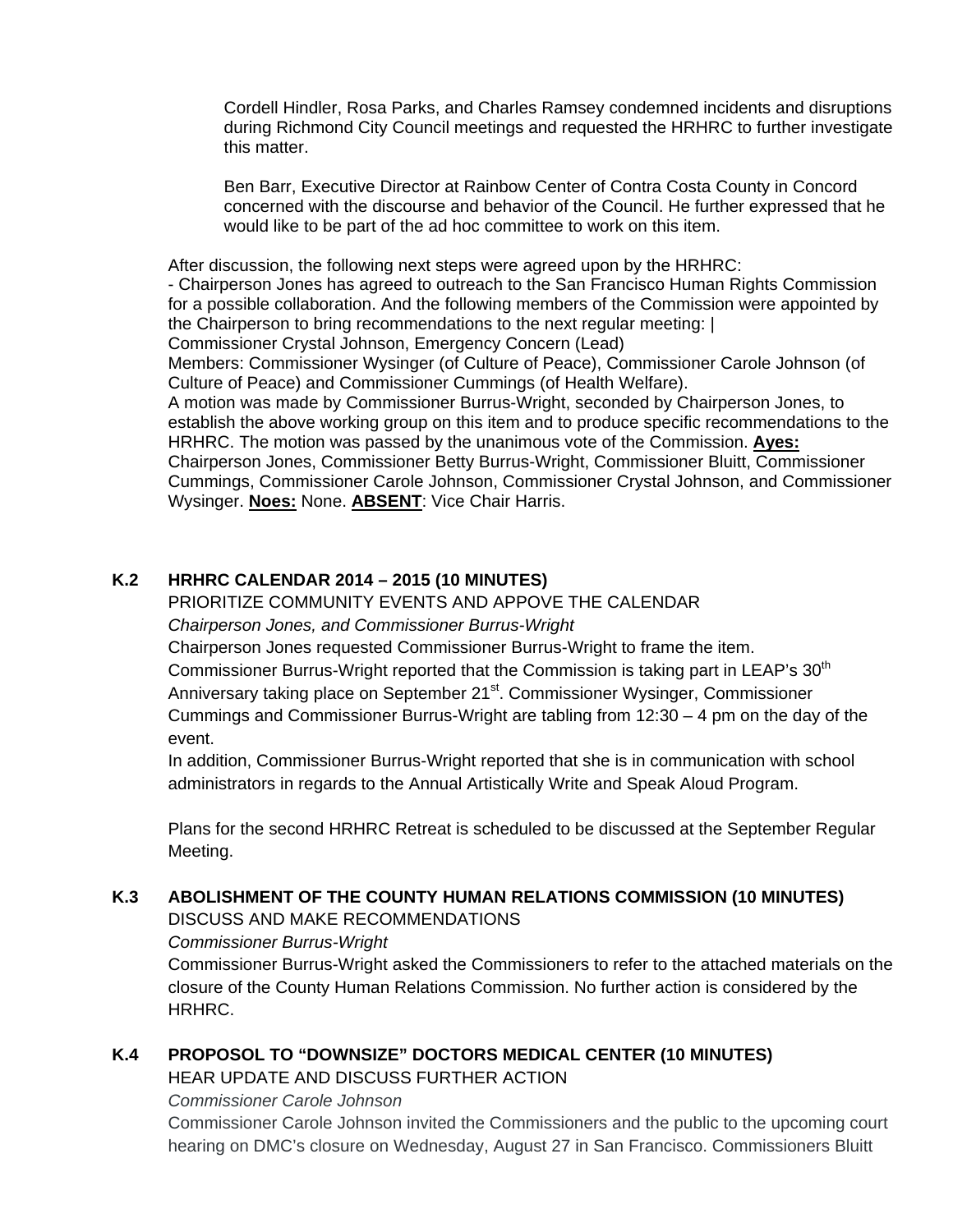and Carole Johnson agreed to report back about the hearing to the Commission at the September Regular Meeting.

# **K.5 COMMITTEE REPORT: EDUCATION AND OUTREACH COMMITTEE (10 MINUTES)**  HEAR AND APPROVE REPORT

*Commissioner Burrus-Wright and Vice Chair Harris* 

Commissioner Burrus-Wright and Vice Chair Harris reported that the Education committee is currently in communication with partner schools to organize the Annual Artistically Write and Speak Aloud Program.

Commissioner Burrus-Wright also reported that her second book is being published. She is now working on her third book.

# **K.6 COMMITTEE REPORT: CULTURE OF PEACE (5 MINUTES)**

DISCUSS AND SUGGEST ITEMS FOR OFFICE OF NEIGHBORHOOD SAFETY (ONS) TO REPORT AT THE SEPTEMBER 22, 2014 HRHRC MEETING *Chairperson Jones (Committee members: Commissioners Wysinger and Carole Johnson)* 

The Office of Neighborhood (ONS) has confirmed to attend the September Regular Meeting. The committee members reported that they are working to compile a list of questions to ask from representatives of the ONS.

Continued to September 22, 2014.

# **K.7 HRHRC RESOLUTIONS FROM 2013 – 2014 (5 MINUTES)**

HEAR UPDATES AND FOLLOW THROUGH ON PASSED HRHRC RESOLUTIONS *Chairperson Jones*

Continued to September 22, 2014.

# **K.8****RECRUITMENT OF HRHRC COMMISSIONERS (10 MINUTES)**

DISCUSS EFFECTIVE WAYS TO RECRUIT COMMISSIONERS *Commissioner Burrus-Wright* 

Commissioner Burrus-Wright framed the item. The Commission agreed to develop strategies to recruit members who represent the diversity of Richmond.

Continued to September 22, 2014.

## **K.9 TRAGIC EVENTS TAKING PLACE IN FERGUSON MISSIOURE**

This items was requested to be added to the Agenda by Commissioner Crystal Johnson. She framed the item. The HRHRC condemned the police treatment of youth of color. A motion was made by Commissioner Wysinger, seconded by Commissioner Bluitt, to draft letters to the Mayor Ferguson and the family of Michael Brown. The motion passed by the unanimous vote of the Commission. **Ayes:** Chairperson Jones, Commissioner Betty Burrus-Wright, Commissioner Bluitt, Commissioner Cummings, Commissioner Carole Johnson, Commissioner Crystal Johnson, and Commissioner Wysinger. **Noes:** None. **ABSENT**: Vice Chair Harris.